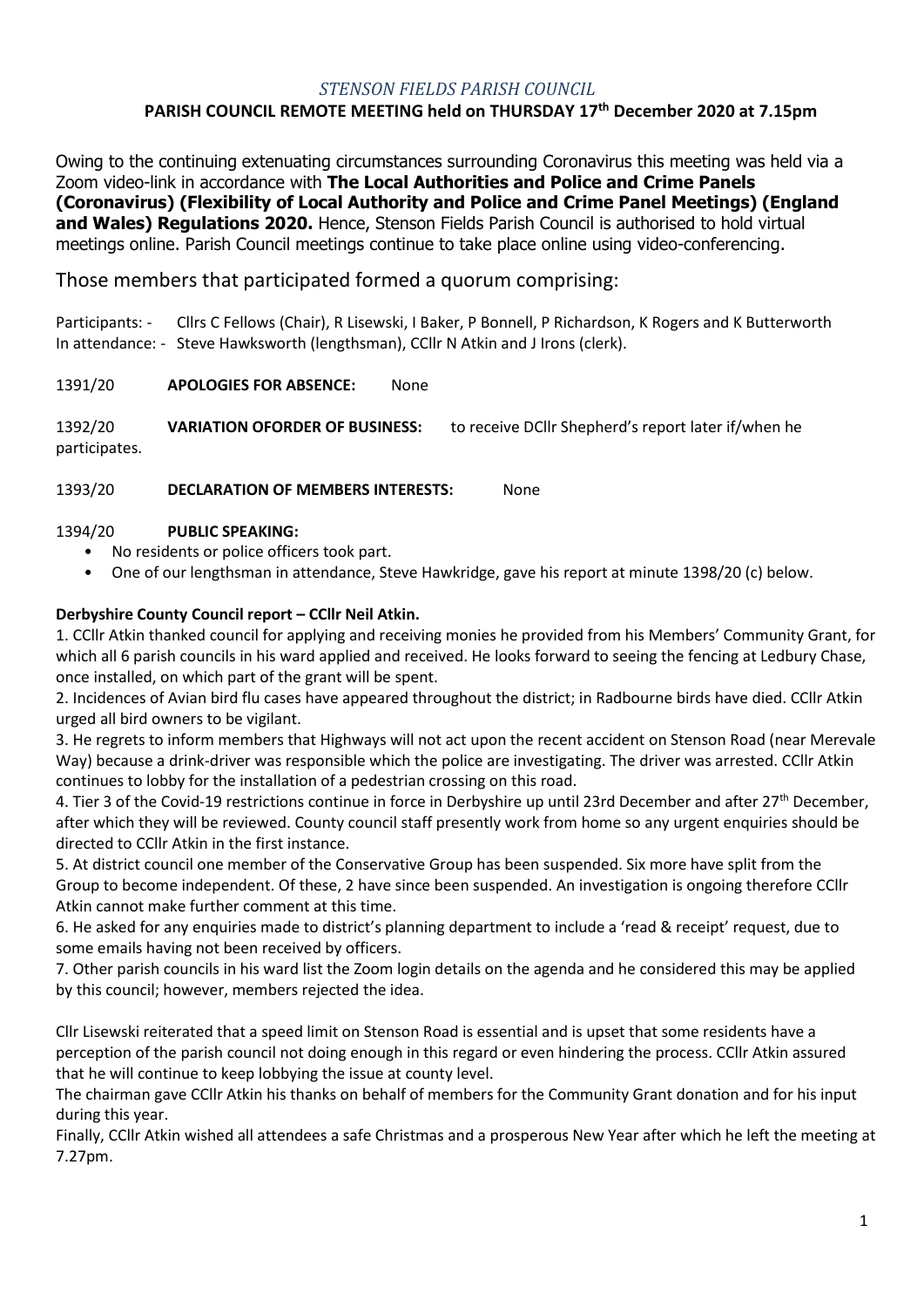#### 1395/20 **TO APPROVE THE MINUTES OF THE PARISH COUNCIL MEETING HELD ON 19th November 2020.**

These were approved and accepted as a true record ( pp Cllr Lisewski, seconded Cllr Baker) and will be signed by the chairman at the next available opportunity.

## 1396/20 **CHAIRMAN'S ANNOUNCEMENTS AND REPORTS**

The chairman attended both a remote school governors' meeting recently and the site visit at Ledbury Chase last week regarding installation of new fencing.

## 1397/20 **CLERK'S REPORT**

1. Clerk ordered a new waste orderly barrow and single brake unit for use by the lengthsmen, delivery of which Steve confirmed.

2. As mentioned above clerk secured a grant of £2043 from DCC towards the proposed new fencing at Ledbury Chase play area. Members thanked both them and CCllr Atkin for this generous contribution. Recognition for this will be inserted on the website once the project has been completed.

3. We still await the bank's completion of our application to use internet banking.

4. Members nominated our chairman for an award offered by Census 2021. This is recognition for those people who have gone the extra mile for their community. Cllr Fellows was a founding member of the parish council in 1983 and has sat as chairman for 37 years for most of that time. He also spent spells during the period as the vice-chairman. If successfully awarded he will receive a bespoke purple plaque. Clerk to send the nomination.

## 1398/20 **Matters for Decision or Discussion:**

a) Police Issues/Speed Limits/Road Safety.

Cllr Lisewski recommended that council send its thanks to both the SNT and CREST enforcement teams for their efforts in reducing crime and speeding traffic; clerk to arrange. He will attend the next online SNT meeting in January. Cllr Lisewski said that residents are annoyed at the continuing incidences of speeding cars, especially considering the recent accidents at Wragley Way and Merevale Way. Cllr Richardson suggested that council publish our campaigning on the website; clerk to create a draft and circulate to members. Also, clerk to ask DCllr Shepherd to publish similar in his Broadside newsletter.

Cllr Baker highlighted the poor visibility for drivers on Stenson Road, both near the balancing pond and at the junction of Pilgrims Way. Members considered the installation of pedestrian signs may help residents navigate the crossing of the road at these 2 points. Clerk to contact Highways over these issues.

Cllr Lisewski will attend the Repton Area Forum to be held remotely on  $21<sup>st</sup>$  January 2021, as mentioned above.

b) Saxon Gate at Newton Village Development, Stenson Road. Cllr Richardson rued that the balancing pond still has a low water level; and flooding is a perennial problem on the footpath near the railway line. Cllr Liswski is conscious that, after many requests, we have still not seen the fire risk assessment for the new Community Centre. Clerk to ask DCllr Shepherd to pursue these items.

c) Lengthsmen Scheme. Steve Hawkridge reported that gravel falling from lorries is abundant at Stenson Fields Farm, which should be collected from the lorries' contractors. Also, leaves accumulate in the gutters here. Clerk to ask Highways to address these items.

The Goathland Park waste bin still has its lid missing; clerk to remind SDDC to replace it.

Clerk to send Steve the 'no Domestic rubbish to be placed in bins' notice for attachment to bins. This especially after district council claimed to the clerk that it will soon canvass residents in the area to explain the rules over contaminated waste and if any such waste appears in green bins it will attach a notice with guidance notes. This has yet to happen.

Steve requested 2 litter pickers/ grabbers; clerk to ask SDDC. He thanked council for the new waste cart. The chairman thanked Steve for his report and both he and Jane for their continuing excellent service.

d) Environmental issues (Biffa, trees, bulbs, bins etc). nothing further.

e) To consider locations of the proposed gates and fencing/ play equipment at the Ledbury Chase play area. The chairman and clerk met district councillors at Ledbury Chase last week to discuss the possibility of installing fencing around the play area. However, 2 of the district councillors showed reservations over this and may alternatively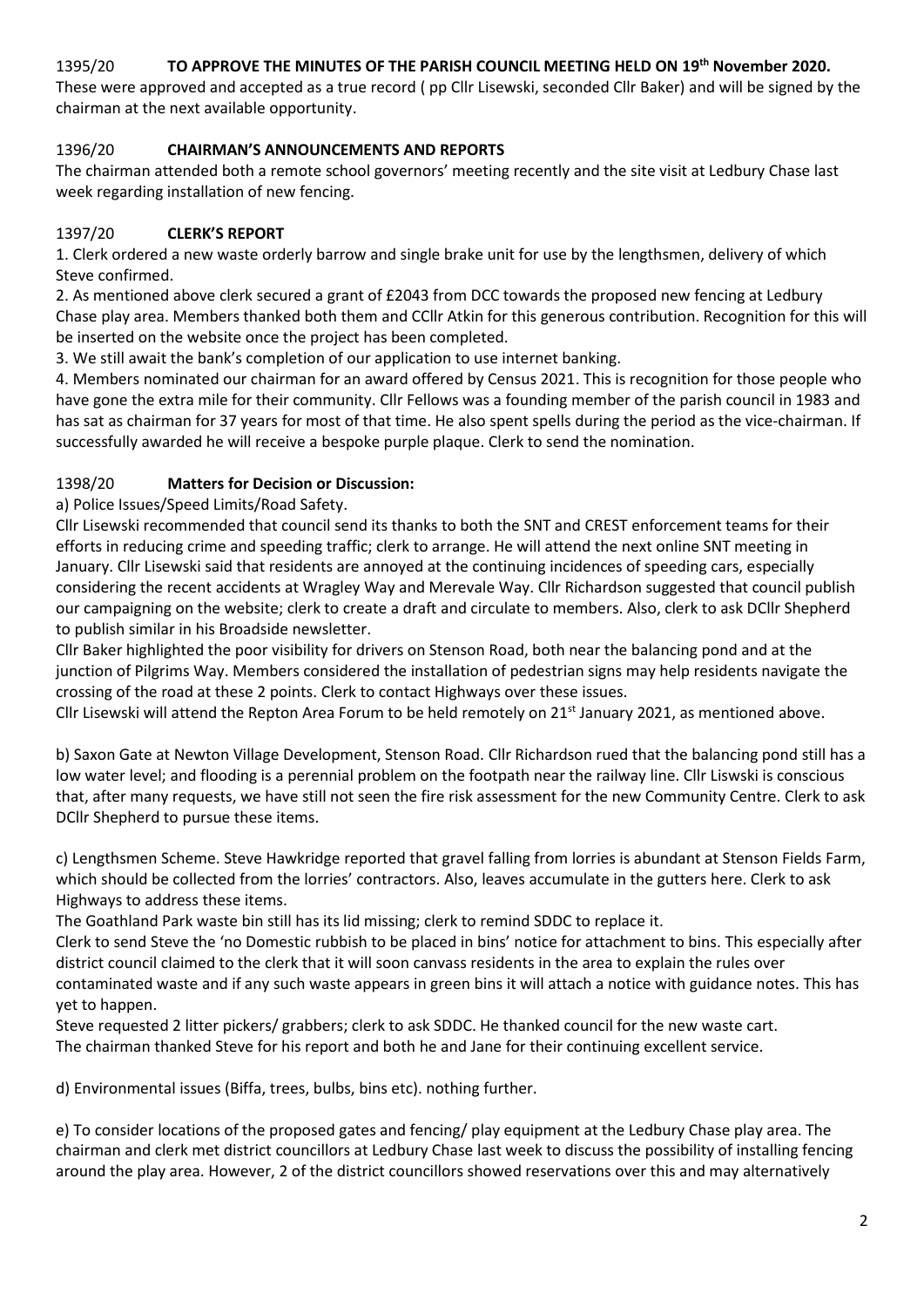prefer to see new play equipment. We await district's comments in due course and in the meantime clerk to circulate a plan of the site to members.

f) to review the budget and consider the grant claims for the forthcoming year. **Resolved:** a figure of c£32k will be claimed on next year's precept, the form to be signed next month.

## 1399/20 **PLANNING**

## **To consider planning application**

DMPA/2020/1148 - The erection of an extension and the creation of an additional parking space at 2 Hunters Croft, Stenson Fields. **Resolved:** no objection.

#### **Decisions:**

DMPA/2020/0603 - Certificate of Lawfulness for the proposed change of use from dwellinghouse in use class C3(a) to dwelling-house in use class C3(b) at 6 Mallow Close, Stenson Fields. **Certificate Granted.** DMPA/2020/1032 - The erection of a first-floor side extension over existing garage, garage conversion, loft conversion (including raising the ridge height of the roof), new lean-to canopy to front and new raised flat roof to existing rear extension with new roof lantern at 5 Pilgrims Way Stenson Fields. **Approved subject to conditions** DMPA/2020/1002- The erection of a single storey rear extension at 2 Northfield, Stenson Fields. **Approved subject to conditions**

## **Consultation enquiries** with SDDC:

1. A garage conversion at 9 Fox Close, apparently without an application; yet to be publicised although when made official it will have reference DMPA/2020/1279. Clerk asked planning today whether it has validated this and awaits its reply. 2. A new building in the back garden 12 Tavistock Close: district council advise that this is within permitted development rights.

3 Two felled silver birch trees near to Tedworth Avenue, on Wragley Way. The chairman, 2 district councillors and the clerk visited this site last Thursday. One of the district councillors, the Cultural Services Manager, assured that he would investigate the issue. Another district employee, the Communities Team Manager, noted in an email that *'its Planning Department informed the resident that he would not need permission from the district council to carry out any works as there were no Tree Preservation Orders on the trees and they were not in a conservation area. It is clearly a mistake on our behalf and our Cultural Services Team have liaised with the Planning Team to ensure this will not occur again'.* 

That said, clerk to ask the Cultural Services Manager how he is proceeding with investigating this and what measures, if any, are proposed to ensure the problem is not repeated. Also, we wish to know whether SDDC has registered this strip of land and seek assurances over registration (or otherwise) of open land generally in our area. In addition, a similar issue arose at 166 Wragley Way some time ago. The district council tree officer is aware and has been asked (internally) whether he will replace these silver birches as part of its tree-planting regime.

4. Clerk to ask SDDC again whether it proposes to act over the Nac Shak signage that appeared on the Grampian Way roundabout recently, without planning consent. It appears that it has operated without a licence for a change of use; SDDC informed the clerk a while ago that the application was invalid. Hence, clerk to ask for an update/ explanation of this.

5. Clerk to inform Steffan Saunders, new head of planning at district council, of our chagrin over missing/ late notifications on its planning portal.

| Accounts for Payment – cheques to be approved and signed:<br>(a) |                                                                                                                                                |         |  |  |  |
|------------------------------------------------------------------|------------------------------------------------------------------------------------------------------------------------------------------------|---------|--|--|--|
| <b>Cheque No</b>                                                 | Payee-                                                                                                                                         | Total £ |  |  |  |
| 002358                                                           | J Irons - Clerk's salary 4 weeks to 20 <sup>th</sup> November                                                                                  | 823.49  |  |  |  |
| 002358                                                           | J Irons - clerk's expenses November - December (including clerk's<br>pension return [£216.72] to be paid online on 18 <sup>th</sup> December)* | 277.12  |  |  |  |
| 002359                                                           | J Hawkridge - Lengthsman pay 4 weeks to 20 <sup>th</sup> November*                                                                             | 238.36  |  |  |  |
| 002360                                                           | S Hawkridge - Lengthsman pay 4 weeks to 20 <sup>th</sup> November                                                                              | 177.37  |  |  |  |
| 002361                                                           | HMRC -J Irons' NI Nov - Dec                                                                                                                    | 49.08   |  |  |  |
| 002362                                                           | Biffa - waste collection Dec 2020 - March 2021                                                                                                 | 374.71  |  |  |  |
| 002363                                                           | Glasdon UK - new waste street-cart for lengthsmen                                                                                              | 965.79  |  |  |  |
|                                                                  | <b>TOTAL</b>                                                                                                                                   | 2905.92 |  |  |  |

# 1400/20 **Finance**

(a) Accounts for Payment – cheques to be approved and signed: